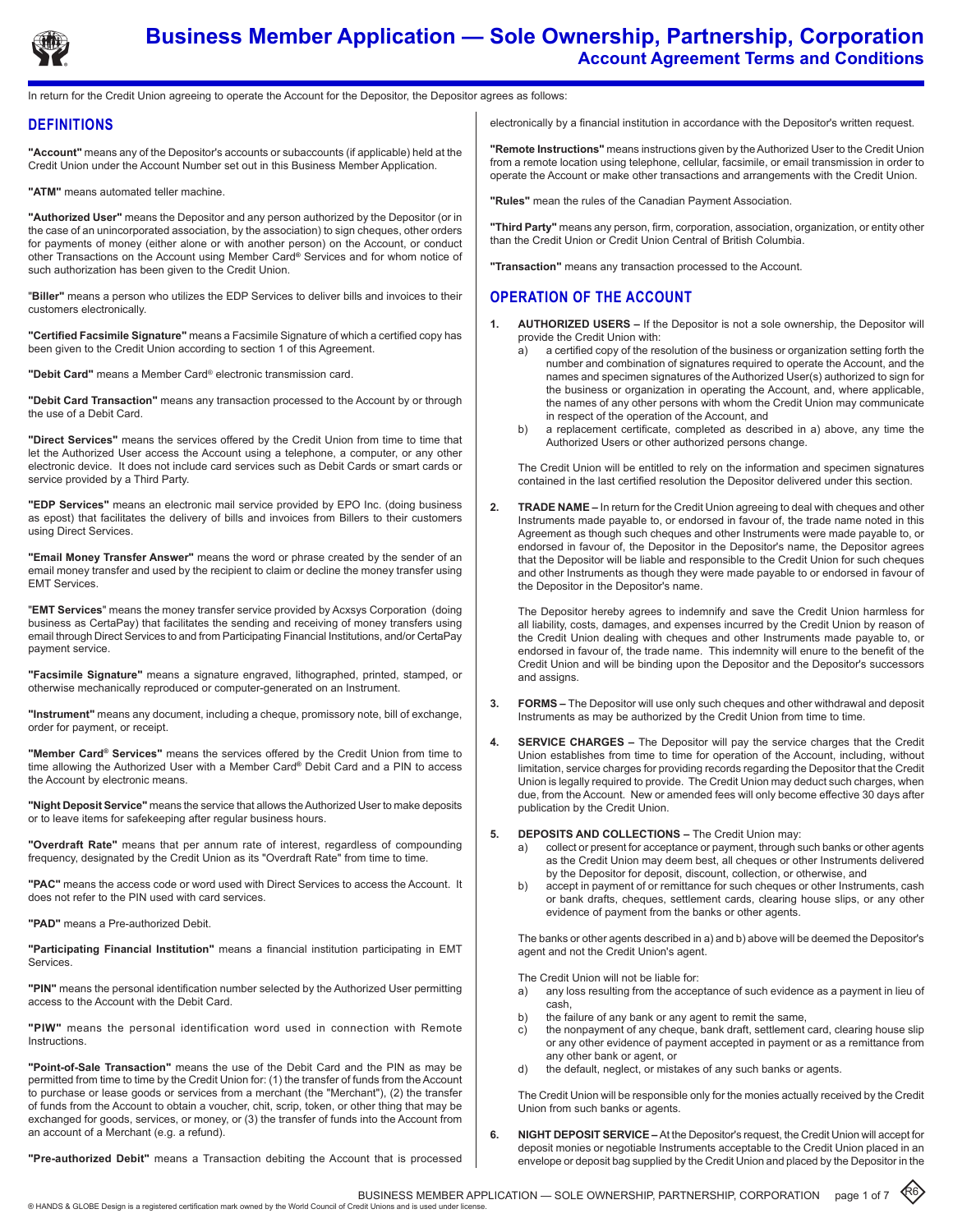night depository provided that the monies and negotiable Instruments are accompanied by a properly completed deposit slip signed by the Depositor and enclosed in the same envelope or deposit bag.

The Credit Union will open the night depository on each business day of the branch during regular business hours and will deposit any monies and negotiable Instruments acceptable to the Credit Union in the manner directed by the Depositor on the properly completed accompanying deposit slip.

The Depositor agrees that the authorized Credit Union officers who open the night depository and deposit the monies or negotiable Instruments to the credit of the Account are acting as the Depositor's agent up to the time at which the monies or negotiable Instruments are actually entered and recorded as having been deposited to the Account and the Depositor nominates, constitutes and appoints any such authorized Credit Union officers to deposit any monies or negotiable Instruments placed by the Depositor in the night depository to the credit of the Account as directed by the accompanying deposit slip.

The Depositor acknowledges receipt of the number of access keys indicated on this Business Member Application form. The Depositor will not duplicate any keys without the Credit Union's prior written approval.

**7. Verification and Acceptance of Deposits and Transactions –** All deposits made to the Account are subject to verification as to the source of funds by the Credit Union and to its policies regarding the acceptance of funds for deposit in effect from time to time. Any credits for deposits and any applicable interest may be reversed if for any reason the Credit Union does not receive final payment in respect of such deposit.

All Transactions are subject to verification and acceptance by the Credit Union, and if not accepted will be reversed from the Account. Verification may take place at a date later than the date the Depositor authorized the Transaction, which may affect the Transaction date.

- 8. **HOLD FUNDS –** The Credit Union may in its discretion apply a hold funds period on non-cash deposits.
- **9. ENDORSEMENT STAMP –** The Depositor may use a stamped impression bearing the Depositor's name to endorse cheques or other Instruments the Depositor delivers to the Credit Union for deposit, discount, collection or otherwise. Endorsement in such a manner will be as binding on the Depositor as an endorsement actually signed by the Depositor or by the Authorized User.
- **10. Cheques and Withdrawals** The Depositor authorizes the Credit Union, without enquiry, to honour and pay all withdrawal slips and all cheques drawn on the Account, if:
	- a) the cheques or withdrawal slips are signed by the Depositor or by the required number and combination of the Authorized Users of the Depositor, as described in the last resolution provided to the Credit Union under section 1 above, and
	- b) the signatures comply with the specimen signatures provided to the Credit Union,

regardless that such cheques or withdrawal slips are

- c) drawn to the order of the Depositor or one of the Authorized Users on behalf of the Depositor who signed them,
- d) payable to cash or bearer,
- e) encashed or tendered to pay the obligations of the Depositor or one or more of the Authorized Users on behalf of the Depositor who signed the cheque or withdrawal slip, or
- f) deposited to the credit of the Depositor or one of the Authorized Users who signed them on behalf of the Depositor.
- **11. Lost or Destroyed Cheque** If a cheque drawn on the Account is lost or destroyed while in the possession of another financial institution or its agents, the Credit Union may, for all purposes, treat a copy of the cheque, certified as being a true copy by the other financial institution, as though it was the original cheque.
- **12. RETURNED ITEMS The Credit Union is authorized to debit the Account with the** amount of any cheque or other Instrument that:
	- a) is not paid on presentation,
	- b) having paid, the Credit Union may be called upon to refund,
	- c) may be dishonoured by nonacceptance or nonpayment,<br>d) that is drawn on the account of a party that is bankrupt c
	- d) that is drawn on the account of a party that is bankrupt or insolvent,<br>e) the proceeds of which, through no fault of the Credit Union, have been
	- the proceeds of which, through no fault of the Credit Union, have been lost, stolen or destroyed,
	- f) the proceeds of which, for any reason, the Credit Union is unable to collect or withdraw,
	- g) has been cashed, negotiated or credited to the Account but that has not been found good, or
	- h) is found to be forged, fraudulent, counterfeit or unauthorized, regardless of whether or not the Instrument has cleared.

The Depositor hereby agrees to indemnify and save the Credit Union harmless for all liability, costs, damages, and expenses incurred by the Credit Union in connection with the foregoing and the Credit Union may debit the Account with such costs, charges and expenses. This indemnity will enure to the benefit of the Credit Union and will be

binding upon the Depositor and the Depositor's successors and assigns.

#### **13. Overdrafts –** If:

- a) the Credit Union honours a cheque or other Instrument drawn by the Depositor on any of the accounts, and insufficient funds stand to the credit of that Account to pay the cheque or Instrument in full,
- b) a cheque or other Instrument delivered by the Depositor to the Credit Union for deposit, discount, collection or otherwise is returned to the Credit Union dishonoured, and insufficient funds stand to the credit of the Depositor's Account originally credited with the cheque or Instrument to permit the Credit Union to debit the full amount of the dishonoured cheque or Instrument from that Account, or
- c) the Credit Union, charges a fee, service charge or other debit the Credit Union is authorized to charge to one of the accounts, and the funds standing to the credit of that Account are less than the amount charged to the Account, then such event may, at the discretion of the Credit Union, constitute:
- an application to redeem or transfer Credit Union shares owned by the Depositor or to withdraw or transfer monies on deposit from any of the accounts or any other Account in the Depositor's name, to the extent that the funds standing to the credit of the particular Account are insufficient to pay the cheque or Instrument in full, or to permit the Credit Union to charge the returned item or the fee, service
- charge or debit to that Account, and e) an application for a loan to the extent that the shares or monies standing to the credit of the Accounts or any other Account in the Depositor's name are insufficient to permit the payment or charging described in d) above.

If the Credit Union grants a loan under section e) above, the loan will be immediately due and payable forthwith without demand and the Depositor will pay interest on the balance of the loan at the Credit Union's Overdraft Rate in effect from time to time.

The foregoing provisions do not give the Depositor any right to overdraw an Account or to authorize or permit anything, including a PAD, that would result in a negative balance in any Account.

**14. Other Claims on the Account –** If the Credit Union receives notice of a possible claim against, or interest in, any of the accounts under any court order, statutory demand, or under the *Family Relations Act*, as amended from time to time, or under any legislation substituted for that *Act*, the Credit Union may refuse to permit the Depositor to have any dealings with any of the accounts, even if funds stand to the credit in any such Account. The Credit Union will not be liable for any loss or damage resulting from any refusal by the Credit Union under this section.

#### **15. No Obligation –** Nothing in this Agreement will oblige the Credit Union to:

- a) honour any cheque or Instrument drawn by the Depositor on the Credit Union,
- b) accept any monies for investment in shares or for deposit,
- c) redeem shares,
- d) transfer money, or
- e) lend money to the Depositor.

## **MEMBER Card® and direct services**

**16. Use of Member Card® and Direct Services –** The Credit Union will issue a Debit Card to an Authorized User on request of the Depositor, and will permit the Authorized User to select a PIN.

The Depositor may use or authorize the use of the Direct Services and/or the Member Card® Services to access any permitted Account and to conduct such Transactions as may be permitted by the Credit Union from time to time. The Depositor cannot use Direct Services and/or the Member Card® Services to transact on an Account that requires more than one authorization unless prior authorization is received in writing and at the Credit Union's discretion.

The Credit Union may from time to time add to or delete from the types of use permitted. A Debit Card's issue does not amount to a representation or a warranty that any particular type of service is available or will be available at any time in the future.

- **17. Authorization for Transactions** The Depositor acknowledges and agrees that:
	- a) using the PAC and/or PIN to conduct a Transaction constitutes authorization of that Transaction in the same manner as if authorization was given by the Depositor in person or as otherwise contemplated or permitted by this Agreement,
	- b) the Depositor will be bound by each such Transaction, and
	- c) once a PAC and/or PIN has been used to effect a Transaction, the Transaction may not be revoked or countermanded.

This Agreement, and the fact that the Depositor has use of a Debit Card, does not give the Depositor any credit privileges or any entitlement to overdraw the Account, except as provided by separate agreement with the Credit Union.

The Depositor irrevocably authorizes and directs the Credit Union to debit or credit, as the case may be, the amount of any Transaction to the Account in accordance with the normal practices of the Credit Union, which may be amended from time to time without notice.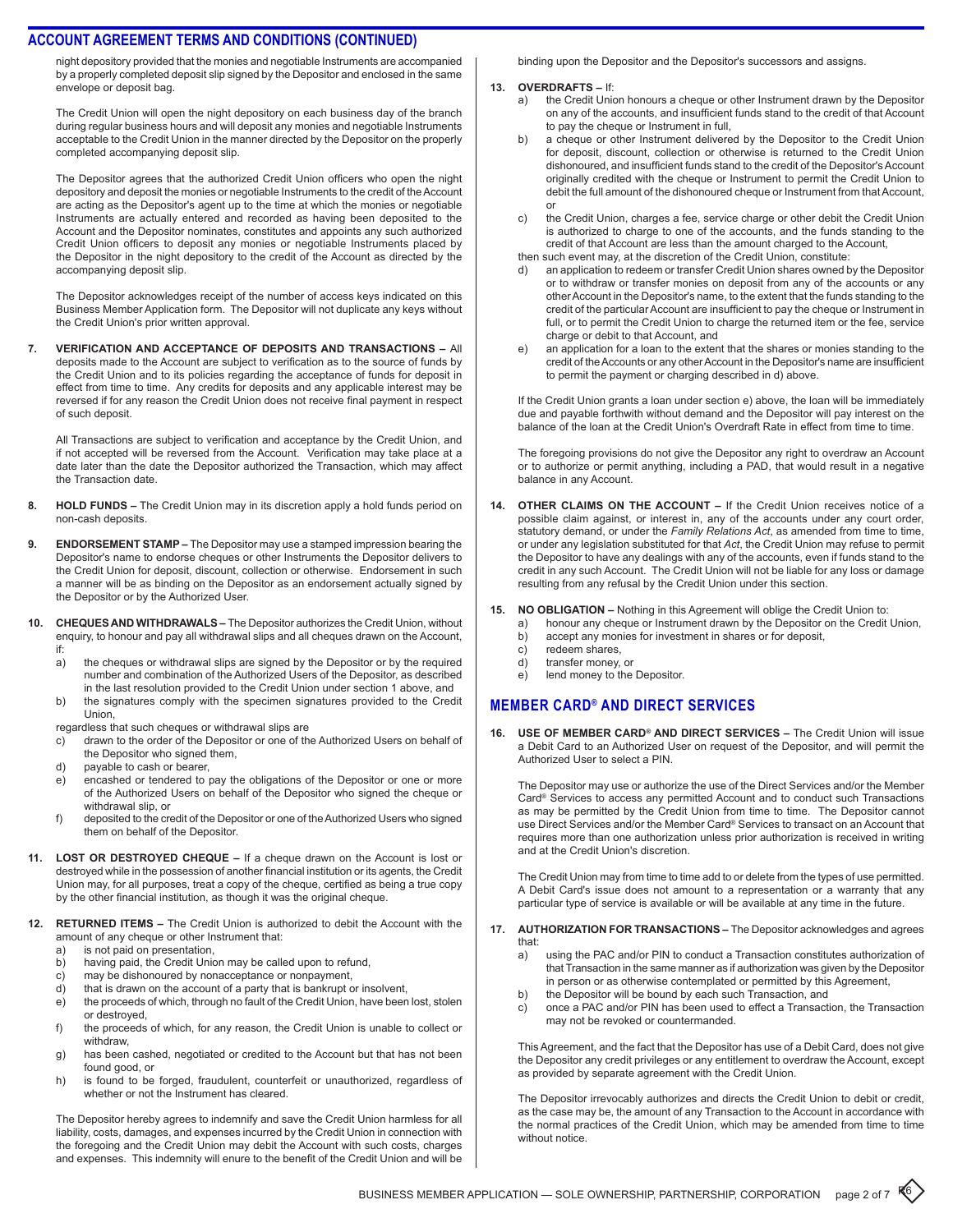- 18. **BILL PAYMENTS THROUGH DIRECT SERVICES –** The Authorized User acknowledges and agrees that:
	- a) bill payments made through Direct Services are not processed immediately and that the time period for processing depends upon a number of factors including, without limitation, when the bill payment is initiated and the internal accounting processes of the bill payment recipient;
	- b) it is the responsibility of the Authorized User to ensure that bill payments are initiated in sufficient time for the payment to be received by the bill payment recipient before its due date; and
	- c) the Credit Union will not be liable for any cost, expense, loss, damage, or inconvenience of any nature or kind whatsoever arising as a result of a delay in the processing of bill payments.
- **19. PIW, PAC, and PIN Confidentiality** The Credit Union may require the Depositor to select and use a PIW in connection with this Agreement. The Depositor will keep the PIW confidential and will only reveal it to authorized Credit Union officers from time to time.

The Depositor agrees to keep the PIW and/or PAC confidential and will not disclose it except to the Authorized Users on the Account. The Depositor agrees not to record the PIW and/or PAC in any format or medium. The Depositor is responsible for all use of the PIW and/or PAC and for all Transactions in the Account effected using Direct Services.

The Depositor acknowledges that the PIW and/or the PAC must be changed if there is a change in the Authorized Users on the Account. The Depositor may change the PIW and/or PAC at any time. The Depositor will change the PIW and/or PAC if and when required by the Credit Union. The Depositor acknowledges that the PIW and/ or PAC must be changed if there is a change in the persons authorized to sign on the Account.

The Depositor will instruct each Authorized User to never select an obvious combination of digits of their PIN (e.g. their name, address, telephone number, birthdate, or social insurance number) and keep the PIN confidential at all times. If the Credit Union has provided the PIN to the Authorized User, the Depositor will instruct the Authorized User that the Credit Union has only disclosed the PIN to them and to no one else, and to never under any circumstances disclose the PIN to any other person. The Depositor will instruct the Authorized User to not keep a written record of the PIN, unless the written record is not carried next to the Debit Card and is in a form indecipherable to others. The Depositor will instruct the Authorized User to always screen the entry of the PIN with their hand or body.

The Depositor will advise the Authorized User that the Authorized User may, by notice in writing to the Credit Union, change the PIN at any time. The Depositor will cause the Authorized User to change the PIN if and when required by the Credit Union.

The Depositor acknowledges that the Credit Union may from time to time implement additional security measures, and the Depositor will comply with all instructions and procedures issued by the Credit Union in respect of such security measures.

- **20. PADs** If the Depositor has authorized PADs to be issued against the Account, the Depositor acknowledges that the Rules provide that under specified conditions claims for reimbursement of PADs may be made and:
	- a) where the purpose of the PAD was for payment of goods and services related to the commercial activities of the Depositor, the time period for making a claim is ten business days from the date of debiting,
	- b) the Depositor may not receive the statement of account for the Account before the ten-business-day period expires and the Credit Union is not obliged to otherwise notify the Depositor of PADs debited to the Account, and
	- c) after the ten-business-day period expires, and whether or not the Depositor has been notified of the PAD being debited to the Account, the Depositor must resolve any dispute directly with the payee – the Credit Union will not be required to reimburse the Depositor for the amount of such PAD, notwithstanding any other provision of this Agreement.

The Depositor is responsible for PADs authorized by it, and agrees:

- a) to release and discharge the Credit Union from any and all claims and demands (except claims for reimbursement made within the ten-business-day period) in respect of PADs issued against the Account, and
- b) to indemnify and save the Credit Union harmless, from and against, all liability, cost, damages, and expenses incurred by the Credit Union in connection therewith. The above indemnity enures to the benefit of the Credit Union and will be binding upon the Depositor and the Depositor's successors and assigns.
- **21. Verification of ATM Deposits** Amounts credited to the Account as a result of deposits using the Member Card® Services may, at the Credit Union's option, not be available for withdrawal until the deposits are verified and negotiable items such as cheques are honoured and collected. Any deposit made on any day during which the Credit Union is not open for business, or at any time during which the Credit Union is not open for business, may be credited to the Account on the next business day of the Credit Union.

The Depositor will not permit any Authorized User to deposit any coins, non-negotiable items, or anything not acceptable for deposit to the Account, into any ATM. The Depositor will pay to the Credit Union any damages, costs or losses suffered by the Credit Union as a result of any such deposit.

The Depositor authorizes and directs the Credit Union to debit the Account for the amount of all items deposited that are uncollected or dishonoured and for which the Depositor has received credit or cash, and the amount of any cash received by, or credited to, the Depositor for which the Credit Union is requested to debit the Account if there are not sufficient funds in the Account.

The Depositor will not effect a Transaction through the Debit Card that would result in a negative balance in the Account unless the Depositor has entered into a separate agreement with the Credit Union that permits that Transaction. The Depositor agrees to indemnify the Credit Union under section 51 e) in the event of any breach of this section.

- **22. EDP Services** If the Credit Union through Direct Services makes EDP Services available and the Depositor uses the EDP Services:
	- a) the Depositor consents to epost preparing, using, and disclosing reports relative to the performance and/or operation of the EDP Services, including statistical or performance reports and other analysis, compilation and information about the EDP Services or the Depositor, and reports that pertain to the Depositor's involvement in and use of the EDP Services. The Depositor further consents to epost disclosing to Credit Union Central of British Columbia Depositor-specific data that consists of the total number of Billers the Depositor has registered for, without identifying those Billers apart from the Credit Union and its affiliates, and detailed data for the Depositor's viewing activities,
	- b) the Depositor acknowledges that epost will not respond directly to the Depositor with respect to any enquiries, requests, questions, complaints, or other issues relating to the EDP Services in any way, other than to direct the Depositor to the Credit Union or the Biller, and
	- the Depositor acknowledges that the consents contained in a) above are requirements of the EDP Services and that if such consents are withdrawn, its participation in the EDP Services may be suspended or terminated and any or all documents may not be presented via the EDP Services.
- **23. EMT Services** If the Credit Union through Direct Services makes EMT Services available and the Depositor uses the EMT Services, the Depositor acknowledges and agrees that:
	- a) the EMT Service is only available in Canadian dollars,
	- b) the Account will be debited when the Depositor initiates a transfer and the Credit Union will hold the transfer amount until the recipient successfully claims the transfer or the transfer is cancelled. The Credit Union will not pay interest on the transfer amount,
	- c) transfers sent and received through the EMT Service are subject to number and dollar limits that may change from time to time without prior notice to the Depositor,
	- d) the Credit Union will not be responsible or liable for any losses or damages incurred as a result of funds held and/or limits set by the Credit Union, CertaPay, or a Participating Financial Institution,
	- e) an email notice advising the recipient of the transfer will be generated approximately 30 minutes after the Depositor originates the transfer,
	- f) as the sender, the Depositor will keep the Email Money Transfer Answer confidential and will not disclose it or share it with anyone but the intended recipient,
	- g) the recipient must correctly provide the Email Money Transfer Answer to claim or decline the transfer,
	- h) the Credit Union, the other Participating Financial Institution, CertaPay or CertaPay's agents, are entitled to pay the transfer amount to anyone who, using the EMT Service, claims to be the recipient and successfully provides the Email Money Transfer Answer,
	- i) the Credit Union will not be liable for losses or damages incurred as a result of a person other than the intended recipient guessing or obtaining the Email Money Transfer Answer,
	- j) as the sender, the Depositor will not include the Email Money Transfer Answer in the transfer details,
	- k) as the recipient, the Depositor will not disclose the Email Money Transfer Answer except as required to claim or decline the transfer,
	- l) the recipient may claim a transfer using the online banking services of the Credit Union or another Participating Financial Institution or through the CertaPay payment service,
	- m) if the recipient declines a transfer that the Depositor initiated, the transfer will be returned to the Depositor,
	- n) funds usually arrive in the recipient's account within three to five business days from the day the recipient successfully claims the transfer. The Credit Union cannot guarantee the date of deposit,
	- o) as the sender, the transfer will be returned to the Depositor if the recipient does not claim the transfer within 30 days of the date the transfer is initiated, if the transfer cannot be successfully sent to the recipient's email address, as provided by the Depositor or if the recipient declines the transfer. The Depositor is responsible for providing the recipient's correct email address and further agrees that the recipient has consented to the Depositor's use of the email address for EMT Services purposes, including its provision to the Credit Union, the other Participating Financial Institution and CertaPay,
	- p) if the recipient successfully claims the transfer using the CertaPay payment service but provides incorrect account information, CertaPay or its agent may request correct account information from the recipient or may mail a cheque to the recipient. The Credit Union will not pay interest on the transfer amount,
	- q) the Credit Union may cancel a transfer if it has reason to believe that a mistake has occurred or if it believes that the transfer is a product of unlawful or fraudulent activity,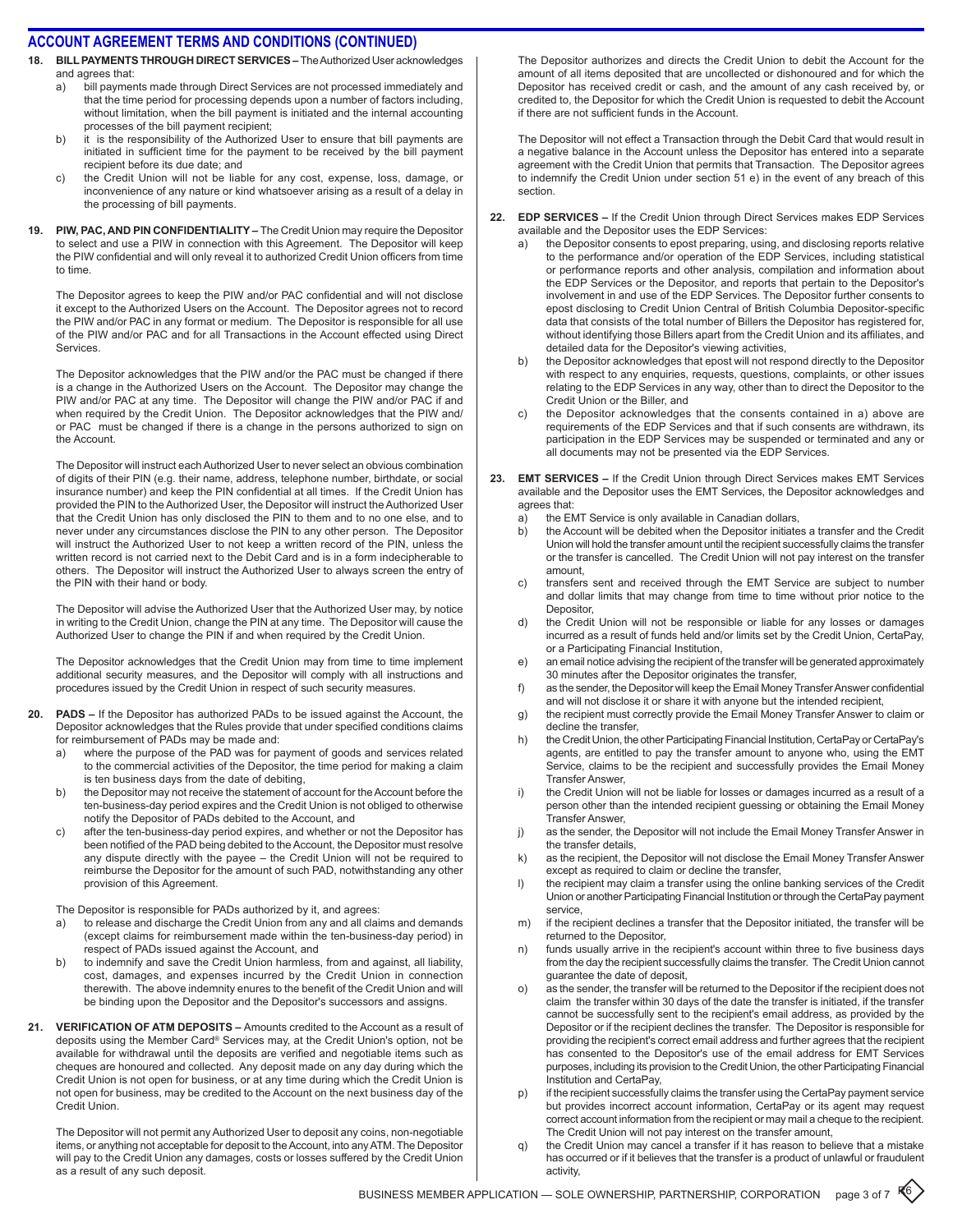### **ACCOUNT AGREEMENT TERMS AND CONDITIONS (CONTINUED)**

- the Depositor is responsible for providing a valid email address and will immediately update it via Direct Services if there are any changes to said email address,
- s) as the sender, the Depositor may cancel a transfer up to the time the recipient successfully claims the transfer. As the recipient, the Depositor acknowledges that a transfer may be cancelled up to the time the Depositor successfully claims the transfer,
- t) all disputes will be handled directly between the sender and the recipient,
- u) the Credit Union may refuse to provide EMT Services for the Depositor,
- v) the Credit Union will not be liable for any cost, expense, loss, damage, or inconvenience of any nature or kind whatsoever arising as a result of a delay in processing a transfer or for transfers claimed by someone other than the intended recipient.
- **24. FOREIGN CURRENCY TRANSACTIONS**  If the Depositor provides instructions to the Financial Institution on an Account that is denominated in a currency other than the currency of the Account, a conversion of currency may be required. In all such Transactions and at any time a conversion of currency is made, the Financial Institution may act as principal with the Depositor in converting the currency at rates established or determined by the Financial Institution, affiliated parties, or parties with whom the Financial Institution contracts. The Financial Institution, its affiliates, and contractors may earn revenue and commissions, in addition to applicable service charges, based on the difference between the applicable bid and ask rates for the currency and the rate at which the rate is offset in the market.
- **25. AVAILABILITY OF DIRECT SERVICES** The Depositor acknowledges that the availability of Direct Services depends on telecommunication lines, computer hardware and software, and other equipment belonging to the Credit Union and to Third Parties. The Credit Union is not liable for any loss, damage, injury, inconvenience or delay of any nature or kind whatsoever, whether direct, indirect or consequential, that the Depositor may suffer in any way arising from the Credit Union providing or failing to provide Direct Services, or from the malfunction or failure of telecommunication lines, computer hardware, software or other equipment or other technical malfunctions or disturbances for any reason whatsoever, including the negligence of the Credit Union, from lost, incomplete, illegible, misdirected, or stolen messages, failed, incomplete, garbled, or delayed transmissions, or on-line failures. The Depositor releases the Credit Union from all claims in respect of any such loss, damage, inconvenience, injury or delay.
- **26. LOST OR STOLEN DEBIT CARD, OR COMPROMISED PIN** If the Depositor suspects or becomes aware that the Debit Card is lost or stolen, or that the PIN has been made accessible to another person, then the Depositor will notify the Credit Union or its agent immediately, in person or by telephone. Notification will only be considered effectively given if an Authorized User speaks directly to an authorized Credit Union officer or its agent. Upon receipt of such notice the Depositor's liability for further use of the Debit Card will terminate. If the Depositor notified the Credit Union promptly and cooperated in any investigation, once the Credit Union is satisfied that the Depositor is the victim of fraud, theft, or coercion by trickery, force, or intimidation, the Depositor will be entitled to recover from the Credit Union any direct losses from the Account through the use of the Debit Card in such fraud, theft, or coercion.
- **27. RENEWALS** The Depositor acknowledges the Credit Union may issue renewals and replacements of the Debit Card from time to time. The Depositor agrees that all Terms and Conditions of this Agreement, as changed from time to time, apply to such renewals and replacements of the Debit Card and that references to the Debit Card in this Agreement include all renewals and replacements thereof.
- **28. PROCEDURES FOR ADDRESSING UNAUTHORIZED TRANSACTIONS AND OTHER TRANSACTION PROBLEMS –** In the event of a problem with a Debit Card Transaction or unauthorized Debit Card Transaction (other than a matter related to goods or services provided by Merchants) the Depositor will report the issue promptly to the Credit Union, and the Credit Union will investigate and respond to the issue on a timely basis. The Credit Union will not unreasonably restrict the Depositor from the use of any funds subject to dispute, so long as it is reasonably evident that the Depositor did not contribute to the problem or unauthorized Transaction. The Credit Union will respond to the reports of a problem or unauthorized Transaction within ten business days and will indicate what reimbursement, if any, will be made for any loss incurred by the Depositor. Reimbursement will be made for losses from a problem or unauthorized use in this time frame provided that on the balance of probabilities it is shown that the Depositor or the Authorized User did not contribute knowingly to the problem or unauthorized Transaction and that the Depositor or the Authorized User took reasonable steps to protect the confidentiality of their PIN. An extension of the ten-day limit may be necessary if the Credit Union requires the Depositor to provide a written statement or affidavit to aid its investigation.
- **29. MEMBER CARD® SERVICES DISPUTE RESOLUTION** If the Depositor is not satisfied with the Credit Union's response, the Credit Union will provide the Depositor, upon request, with a written account of its investigation and the reason for its findings. If the Depositor is not satisfied, the issue will be referred for mediation to either a credit union system dispute resolution service, or if no such service is available, to an external mediator if agreed between the Depositor and the Credit Union. Neither the Credit Union nor the Depositor will have the right to start court action until 30 days have passed since the problem was first raised with the Credit Union.

Any dispute related to goods or services supplied in a Point-of-Sale Transaction is strictly between the Depositor and the Merchant, and the Depositor will raise no defence or claim against the Credit Union.

**30. TERMINATION OF DEBIT CARD PRIVILEGES –** The Depositor acknowledges and agrees that the Credit Union may, in its sole discretion, at any time or for any reason, restrict, suspend, or terminate the Depositor's Debit Card privileges without advance notice to the Depositor. The Depositor acknowledges and agrees that it will indemnify and save harmless the Credit Union from and against any and all damages, costs, expenses, and liability arising or incurred by the Credit Union as a result of any use of a Debit Card by an Authorized User that:

- a) is inconsistent with a restriction imposed on the use of the Debit Card by the Credit Union and communicated to the Depositor, or
- b) that takes place following the suspension or termination of Debit Card privileges by the Credit Union.

The Depositor will immediately return all Debit Cards issued to it or to the Authorized User(s) upon:

- a) ceasing to be a member of the Credit Union,
- b) termination of this Agreement,
- c) termination of Debit Card privileges, or<br>d) otherwise upon request by the Credit U
- otherwise upon request by the Credit Union.

The Depositor will be responsible for paying all legal fees and expenses (on a solicitor and own client basis) incurred by the Credit Union in taking possession of the Debit Card.

The Depositor's insolvency, bankruptcy, dissolution, or death will constitute an automatic revocation of the privileges associated with all Debit Cards and PINs and the Credit Union may capture and retain all the Debit Cards.

- **31. DIRECT SERVICES ACKNOWLEDGMENT** If the Depositor subscribes to Direct Services, the Depositor acknowledges and agrees that:
	- a) when transfers and bill payments are made through the Direct Services, funds are irrevocably transferred out of the Account and the Transaction cannot be revoked or countermanded,
	- b) even if more than one signature is required on cheques and withdrawal slips, any one Authorized User may conduct Transactions using Direct Services, including transferring money out of the Account and making bill payments,
	- c) anyone with access to the PAC will be able to access Direct Services and may use them to transfer money out of the Account, set up bill payment arrangements, make bill payments, and conduct any other Transaction,
	- d) the Credit Union will not be liable in any way to the Depositor or to any other person for processing or accepting on the Account any Transaction resulting in the transfer of money out of the Account or in the payment of bills, even if the money is used for the benefit of a person other than the Depositor, or if bills of a person other than the Depositor are paid,
	- the Depositor will be liable for all Transactions conducted using Direct Services, including Transactions that benefit a person other than the Depositor or that result in the payment of bills owed by a person other than the Depositor, and
	- f) a copy of an electronic communication is admissible in legal proceedings and constitutes the same authority as would an original document in writing.
- **32. INTERNET** If Direct Services are made available through the Internet, the Authorized User acknowledges that, although the Credit Union uses security safeguards to protect against loss, theft, and unauthorized access, because of the nature of data transmission over the Internet, security is not guaranteed and information is transmitted at the risk of the Authorized User. The Depositor acknowledges that to reduce the risk of viruses or online attacks, the computer used to access Direct Services should have a current anti-virus program, an anti-spyware program and a firewall. The Depositor further acknowledges that to reduce the risk of unauthorized access to the Account, the Depositor will sign out of Direct Services and close the browser when finished using it. The Deposior further acknowledges that using public or shared computers to access Direct Services increases the risk of unauthorized access to the Account.
- **33. LINKS** If Direct Services are made available through the Internet, the Credit Union's website may provide links to other websites, including those of Third Parties who may also provide services to the Authorized User. The Authorized User acknowledges that all those websites are independent from the Credit Union's. The Credit Union has no liability for those websites or their contents or their use. Links are provided for convenience only and the Authorized User assumes all risk resulting from accessing or using such websites.
- **34. THIRD PARTY SERVICES** The Credit Union may from time to time make services provided by Third Parties available through the Credit Union's website. The Authorized User acknowledges and agrees that:
	- a) the Credit Union makes the services of Third Parties available through its website for the convenience of its members. The services are provided by the Third Party, not the Credit Union. The Authorized User's relationship with the Third Party is a separate relationship, independent of the relationship between the Authorized User and the Credit Union and such relationship is outside the control of the Credit Union,
	- b) the Credit Union makes no representation or warranty to the Authorized User with respect to any services provided by a Third Party even though those services may be accessed by the Authorized User through the Credit Union's website or through Direct Services,
	- c) the Authorized User assumes all risks associated with accessing or using the services of Third Parties,
	- d) the Credit Union has no responsibility or liability to the Authorized User in respect of services provided by a Third Party,
	- e) any dispute that relates to services provided by a Third Party is strictly between the Authorized User and the Third Party and the Authorized User will raise no defence or claim against the Credit Union, and
	- f) the Proceeds of Crime (Money Laundering) and Terrorist Financing Act and Regulations may apply to the services provided by Third Parties and that the

BUSINESS MEMBER APPLICATION — SOLE OWNERSHIP, PARTNERSHIP, CORPORATION page 4 of 7 R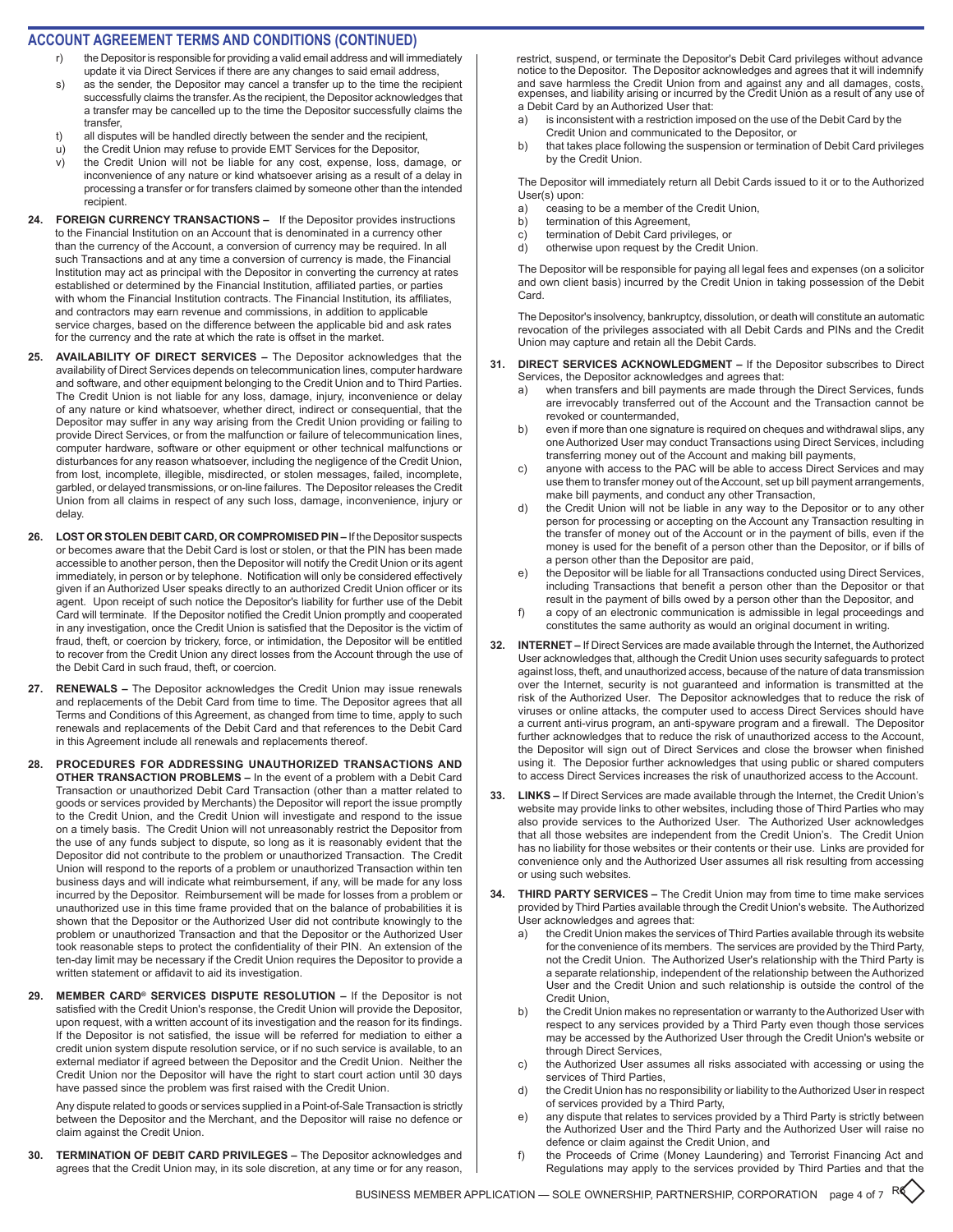Third Parties will from time to time adopt policies and procedures to address the reporting and record-keeping requirements of that legislation.

- **35. Direct Services and Third Party** In respect of all Direct Services and any Third Party services made available by the Credit Union, the Depositor shall not, and shall ensure that each Authorized User does not:
	- a) use services for an illegal, fraudulent, or defamatory purpose,<br>b) take steps, or cause or permit anything to be done, which cou
	- take steps, or cause or permit anything to be done, which could undermine the security or integrity of the services (including activities that threaten to harm or cause harm to any other participant in the provision, utilization or support of the Direct Services or Third Party services).

In the event of a breach of the provisions of a) or b), the Depositor's participation in Direct Services or any service provided by a Third Party may be suspended or terminated.

**36. Code of Practice –** This Agreement is drafted with due regard to the Canadian Code of Practice for Consumer Debit Card Payment Services, a copy of which is available from the Credit Union on request.

## **instructions**

- **37. Countermands** Any countermand of payment (commonly called a "stop payment") of a cheque or other negotiable Instrument drawn on the Account must be in writing and signed by the Authorized User who signed the cheque or other negotiable Instrument that is the subject of the countermand, or by some other person(s) duly authorized by the Depositor. On receiving a countermand of payment of a cheque or other negotiable Instrument drawn on the Account, the Credit Union:
	- a) will use reasonable diligence to effect the countermand, but
	- b) will not be liable to the Depositor or any other person by reason of complying with, or failing to comply with, the countermand, whether the Credit Union is negligent, willfully negligent or otherwise.

The Depositor hereby agrees to indemnify and save the Credit Union harmless for all liability, costs, damages, and expenses incurred by the Credit Union by reason of it complying with, or failing to comply with, a countermand of payment. This indemnity will enure to the benefit of the Credit Union and will be binding upon the Depositor and the Depositor's successors and assigns.

**38. Facsimile Signatures –** The Depositor may, from time to time, provide the Credit Union with certified copies of the Depositor's Facsimile Signatures. The Credit Union may treat each Certified Facsimile Signature on an Instrument as the original and genuine signature of the Authorized Users.

The Depositor will maintain appropriate security over all signature stamps, other devices, and computer programs used to apply or generate Facsimile Signatures on **Instruments** 

**39. Remote Instructions –** The Depositor may provide Remote Instructions to a branch of the Credit Union. The Remote Instructions may concern the Account maintained at that branch, or concern other Transactions and arrangements conducted at or with that branch.

The Credit Union may, but will not be obliged to, act on Remote Instructions received in the name of the Depositor to the same extent as if the Remote Instructions were written instructions delivered to the Credit Union by mail signed by the Authorized Users authorized to operate the Account. The Credit Union may assume that any such Remote Instructions are genuine.

The Credit Union may in its sole discretion refuse to act on any Remote Instruction.

The Remote Instructions will be deemed received by the Credit Union only when it is brought to the attention of an authorized Credit Union officer.

Remote Instructions may be transmitted to the Credit Union at the telephone or fax number or email address provided by the Credit Union, or at such other telephone or fax number or email as the Credit Union may advise the Depositor by notice in writing. Any of the Authorized Users may acting alone, provide Remote Instructions to the Credit Union on behalf of the Depositor, even if the certified resolution of the Depositor specifies that two or more Authorized Users are required to operate the Account. The Credit Union may assume that any person identifying themselves as an Authorized User is in fact an Authorized User and the Credit Union may act on the Remote Instructions provided by any such person. The Depositor will be bound by all Remote Instructions given to the Credit Union in the name of the Depositor.

A copy of any fax or email message constituting Remote Instructions or the Credit Union's notes of any Remote Instructions given by telephone may be entered into evidence in any court proceedings as if it were an original document signed by the Depositor or an Authorized User. The copy or notes will be *prima facie* evidence of the instructions the Depositor gave the Credit Union.

## **account records and errors and omissions**

**40. Statements –** Unless the Depositor requests the Credit Union to hold the Depositor's statement of account for the Account for pick up by the Depositor or appoints in writing an agent to pick up the statement of account for the Account or consents to the statement of account for the Account being made available electronically or requests no statement of account for the Account to be sent by the Credit Union, the Credit Union will mail such statement of account for the Account to the Depositor at the address the Depositor last gave in writing. It is the Depositor's responsibility to notify the Credit Union immediately of any change in the Depositor's address.

- **41. No Statement Request** If, at the request of the Depositor, the Credit Union agrees to cease printing and mailing statements of account for the Account, the Depositor acknowledges and agrees that:
	- the Depositor will be responsible to obtain (whether from the Credit Union or using Direct Services) and review, after the end of each calendar month, a statement of the activity in the Account, and will, by the end of the following calendar month (the "Notification Date"), notify the Credit Union of any errors, irregularities, or omissions in that account record or in any cheque or other items or any forgeries and any debits wrongly made to the Account;
	- b) notwithstanding any other provision of this Agreement, after the Notification Date (except as to any errors, irregularities, or omissions of which the Depositor has notified the Credit Union in writing on or before the Notification Date), the Depositor agrees that:
		- i) the amount of the balances shown on the last day of the calendar month is correct and binding on the Depositor subject to the right of the Credit Union to make reversals as set forth in vi) and vii) below,
		- ii) all amounts charged to the Account are valid,
		- iii) the Depositor is not entitled to be credited with any amount not shown on the statement of account for the Account for that calendar month.
		- iv) the Depositor has verified the validity of any cheques, and other instruments and instructions, and
		- v) the use of any service shown is correct.

The Depositor acknowledges that:

- vi) notwithstanding a cheque or other negotiable item may be provisionally posted to the Account, it is not considered processed until it has been honoured and collected by the Credit Union and the credit represented by a cheque or other negotiable item that is not honoured and collected may be reversed from the Account notwithstanding any provisional posting and the statement of account for the Account modified accordingly, and
- vii) notwithstanding a deposit or other credit may be provisionally posted to the Account, it is not considered processed until it has been verified and accepted by the Credit Union and a deposit or other credit that is not verified and accepted may be reversed from the Account notwithstanding any provisional posting and the statement of account for the Account modified accordingly.
- c) Despite section b) above, the Rules provide that under specified conditions, claims for reimbursement of PADs may be made and:
	- i) where the purpose of the PAD was for payment of consumer goods and services, the time period for making such a claim is 90 calendar days from the date of debiting, and
	- ii) where the purpose of the PAD was for payment of goods and services related to commercial activities of the Depositor, the time period for making such a claim is ten business days from the date of debiting.

Claims must be made in writing to the Credit Union within the specified time period and in compliance with the Rules, as amended from time to time.

**42. Records and Cheque Imaging –** The Credit Union will determine, in its sole discretion, whether cheques and other items will be returned to the Depositor with the statement of account for the Account.

If the Credit Union implements an imaging program, the Credit Union will determine, in its sole discretion, whether copies of images of cheques and other items will be provided for the statement of account for the Account. The Depositor acknowledges that copies of images of cheques and other items may be provided before the Credit Union has determined whether the cheque or other item will be honoured or accepted and agrees that copies of images of cheques and other items are made available by the Credit Union as a service to the Depositor and that the provision of copies of images of cheques and other items does not mean that the Transaction has been processed or in any way oblige the Credit Union to honour or accept the cheque or other item.

The Depositor acknowledges that if the Credit Union adopts an imaging program, the physical cheques and other items may be destroyed. If the Credit Union has implemented an imaging program and determines not to include copies of images of cheques and other items with the statement of account for the Account, the Credit Union will ensure that copies of images can be made available to the Depositor upon request for at least five years following the date of the statement of account for the Account on which the cheque or other item appears, subject to payment of the service charges established by the Credit Union from time to time.

**43. Viewing Cheque Images –** The Credit Union may in connection with Direct Services permit the Authorized User to view and print images of cheques and other Instruments drawn on the Account, and such images may be made available before the Credit Union has determined whether the cheque or other Instrument will be honoured or accepted. The Authorized User acknowledges and agrees that such images are made available by the Credit Union as a service to the Authorized User and the provision of such images does not mean that the Transaction has been processed, or in any way oblige the Credit Union to honour or accept the cheque or other Instrument.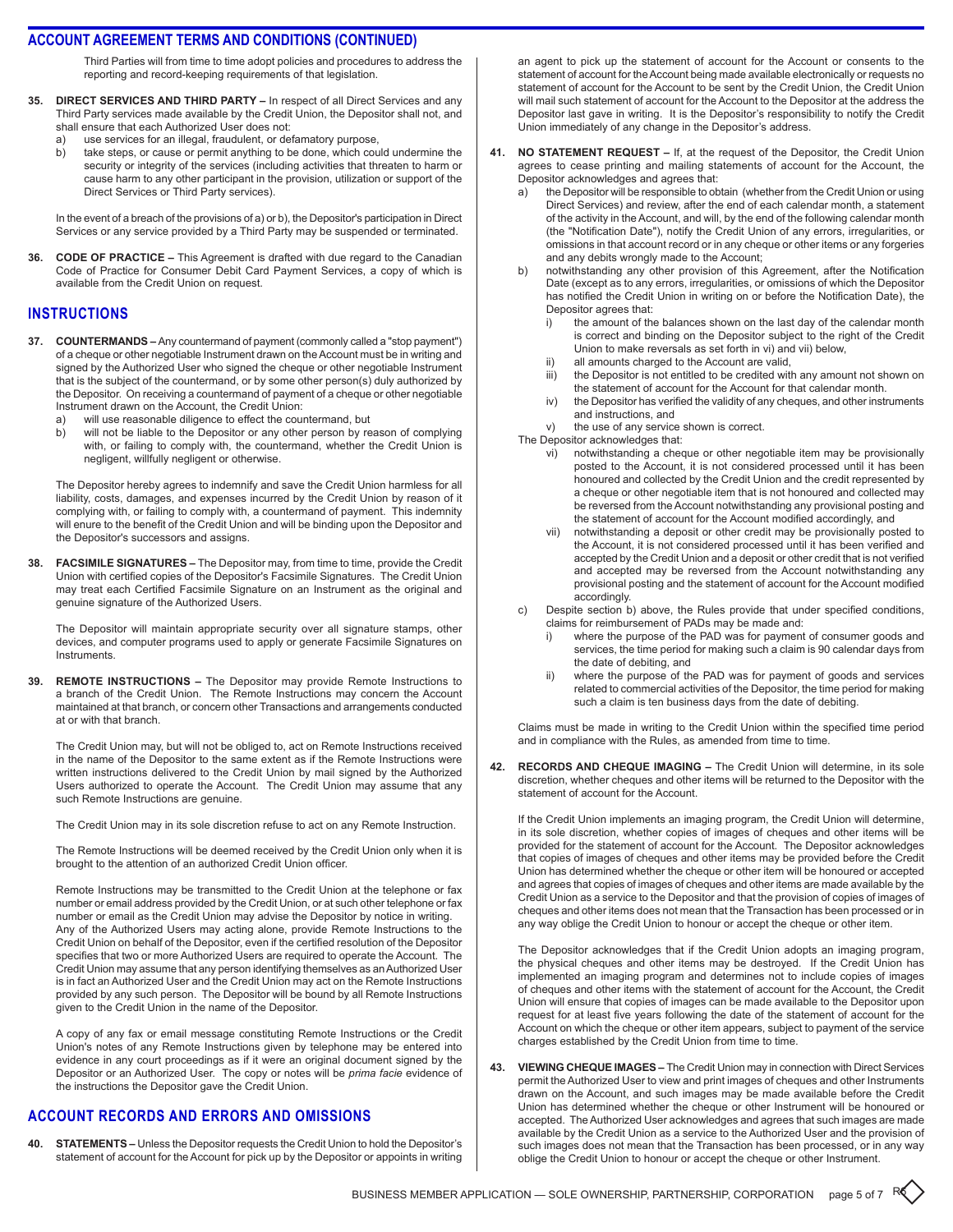**44. Noting or Protesting –** The Depositor:

- a) will be liable, without presentation, protest or notice of dishonour to any parties, for the nonacceptance or nonpayment of any bills, notes, cheques or other Instruments the Depositor delivered to the Credit Union for deposit, discount, collection or otherwise, and
- b) will be liable to the Credit Union as if proper notice of dishonour, protest and presentment had been made or given,

and the Credit Union may

- c) charge such items, when dishonoured, to the Account in accordance with section 12 above, and
- d) note or protest any item should the Credit Union consider it advisable to do so, but the Credit Union will not be liable for failure to note or protest any such item.
- **45. Verification of Account** The Depositor will examine each statement of account for the Account and verify the completeness and correctness of the statement of account for the Account. Within 30 days of the date of mailing the statement of account for the Account or making it available for pick up, the Depositor will point out the following to the Credit Union in writing:
	- a) any errors, irregularities or omissions in the statement of account for the Account, and
	- b) any debits wrongly made.

From and after the expiration of the 30-day period (except for errors or irregularities pointed out in writing to the Credit Union before the 30 days expire), the Depositor is deemed to have acknowledged that:

- a) the statement of account for the Account and the balances shown on the statement of account for the Account are correct,
- b) all amounts charged to the Account are valid,
- c) the Depositor is not entitled to be credited with any amount not shown on the statement of account for the Account,
- d) the Depositor has verified the validity of any cheques, other Instruments and instructions, and
- e) the use of any service shown is correct.

After the expiration of the 30-day period (except for errors or irregularities pointed out in writing to the Credit Union before the 30 days expire) the Depositor may not claim for any purpose that any entry on the statement of account for the Account is incorrect and will have no claim against the Credit Union for reimbursement relating to any entry, even if the entry is unauthorized or fraudulent or is based upon a cheque, other Instrument or instruction that is forged, unauthorized or fraudulent.

Nothing in this section 45 limits in any way the rights of the Credit Union under this Agreement including, without limitation, the rights of the Credit Union under sections 8, 12, and 44.

**46. Liability for Errors and Omissions –** If the Credit Union makes an error or omission in recording any Transaction, the Credit Union will only be liable for the amount of the error or omission if the Depositor has given written notice to the Credit Union within the time provided in this Agreement.

If the Depositor has given such notice, the Credit Union's liability is limited to the amount of the error or omission. In no event will the Credit Union be liable for any delay, inconvenience, loss, or damage (whether direct, indirect, or consequential) whatsoever caused by, or arising from, any such error or omission, even if the Credit Union has been negligent.

**47. Records –** The Credit Union's records of all Transactions will be deemed to be correct and will be conclusive and binding on the Depositor. All Transactions will appear on the regular statement of account for the Account.

If the Depositor believes the records of the Credit Union contain an error or omission, the Depositor must give written notice to the Credit Union within the time provided in this Agreement.

A paper record of the Transaction dispensed mechanically as a result of the use of the Debit Card constitutes a record of the Authorized User's instructions. Whether such a record of a Transaction is issued or not, it is the Depositor's responsibility to verify that the Transaction has been properly executed by checking the statement of account for the Account or passbook entries itemizing Transactions.

In the absence of evidence to the contrary, the records of the Credit Union are conclusive for all purposes, including litigation, in respect of:

- a) any instructions given by the Authorized User to the Credit Union using the Member Card® Services,
- b) the contents of any envelope deposited by the Authorized User into an ATM,
- c) any withdrawal, deposit, or transfer using the Member Card® Services, and
- d) any other matter or thing relating to the state of accounts between the Depositor and the Credit Union in respect of any electronic Transaction.

## **compliance anD liability**

**48. Confidentiality –** The Credit Union may release confidential Depositor information as permitted or required by law or in a court proceeding or with the Depositor's consent.

- **49. Risk The Depositor assumes all risk (including, without limitation, the risk of fraud) resulting from the use of the Account. The Depositor will notify the Credit Union immediately:**
	- **a) of any misuse or unauthorized use of the PAC, or**
	- **b) if the PAC becomes known to anyone other than the Authorized Users.**

**The Depositor acknowledges that the Depositor is responsible for all use made of the PAC and that the Credit Union is not liable for the Depositor's failure to comply with any part of the Agreement. The Depositor is liable for all authorized and unauthorized use, including all withdrawals on and any transfers from any Account. The Depositor is also liable for all fraudulent or worthless deposits made into the Account.**

**If the Depositor did not reveal the PAC to any other person or write it down or otherwise record it, the Depositor will not be liable for any unauthorized use that occurs after the Credit Union has received written notice from the Depositor that the PAC may have become known to someone other than the Depositor. The Credit Union will not be considered to have received written notice until the Credit Union gives the Depositor written acknowledgement of receipt of such notice.**

**Any monies or negotiable Instruments placed in an envelope or deposit bag and placed by the Depositor in the night depository will be at the Depositor's risk until the monies or negotiable Instruments are actually entered or recorded as a deposit to the credit of the Account. The Credit Union is not responsible for or under any obligation to account for any lost or destroyed monies or negotiable Instruments which the Depositor may place in the night depository, even if the loss or destruction is the result of the Credit Union's negligence or that of the authorized Credit Union officers.**

**The Credit Union will not be liable for any damages or other liabilities that the Depositor may incur by reason of the Credit Union acting, or failing to act, on Remote Instructions given in the name of the Depositor, whether or not the Depositor or the Authorized User actually gave the Remote Instructions.**

**The Depositor will be liable for all authorized use of the Debit Card by any person and, except as specifically set out in this Agreement, will be liable for all unauthorized use of the Debit Card by any person up to its established withdrawal limit (including funds accessible through a line of credit or overdraft privileges), prior to the expiry or cancellation of the Debit Card. The Depositor acknowledges this includes liability for funds accessible through a line of credit or overdraft protection. In the event of alteration of the Account balance due to technical problems, card issuer errors, and system malfunctions, the Depositor will be liable only to the extent of any benefit it has received, and will be entitled to recover from the Credit Union any direct losses the Depositor may have suffered.**

**The Credit Union will have the discretion to relieve the Depositor from liability for unauthorized use of the Debit Card in a case where the Depositor has inadvertently contributed to the unauthorized use and cooperates in an investigation.**

**The Credit Union will not be liable to the Depositor for any action or failure to act of a Merchant or refusal by a Merchant to honour the Debit Card, whether or not such failure or refusal is the result of any error or malfunction of a device used to effect or authorize the use of the Debit Card for a Point-of-Sale Transaction.**

**Except for direct losses resulting from circumstances beyond the Depositor's control, such as technical problems and unauthorized use of the Debit Card and PIN, the Credit Union will not be liable for any loss, damage or injury arising from the use of ATMs or Point-of-Sale terminals or from any mechanical or operational failure of any such devices, and the Depositor releases the Credit Union from liability for any such loss, damage or injury.**

**The Depositor will instruct its Authorized Users that they must not use their Debit Card and PIN for any unlawful purpose, including the purchase of goods and services prohibited by local law applicable in the Depositor's jurisdiction.**

**The Depositor acknowledges that the Depositor bears all risks related to the use of Facsimile Signatures.**

- **50. Exclusion of Credit Union Responsibility** The Credit Union is not responsible for any loss or damage suffered or incurred by the Depositor except to the extent caused by the gross negligence or willful misconduct of the Credit Union, and in any such case the Credit Union will not be liable for any indirect, consequential or exemplary damages (including, but not limited to loss of profits) regardless of the cause of action and even if the Credit Union has been advised of the possibility of such damages. In no event will the Credit Union be liable for any loss or damage suffered by the Depositor that is caused by:
	- a) the actions of, or any failure to act by, any Third Party (and no Third Party will be considered to be acting as an agent for the Credit Union unless expressly authorized to do so),
	- b) the inaccuracies in, or inadequacies of, any information furnished by the Depositor to the Credit Union,
	- c) the failure by the Credit Union to perform or fulfill any of its obligations to the Depositor, due to any cause beyond the Credit Union's control, or